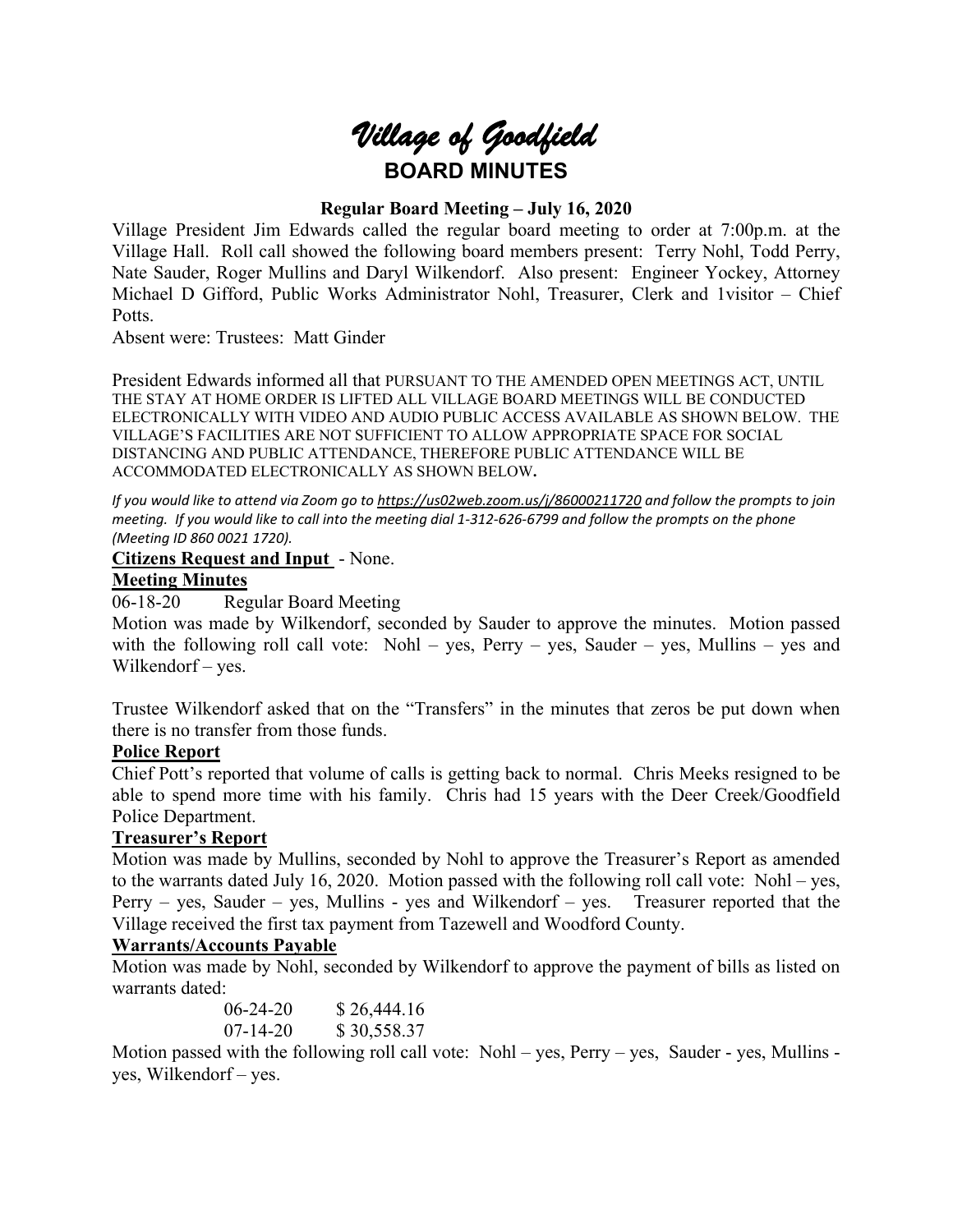# **Transfers**

Motion was made by Mullins, seconded by Wilkendorf to approve the following transfers:

- \$13,333.24 from O&M Checking to General Fund Checking
- \$ 0.00 from General Fund Money Market to General Fund Checking
- \$ 0.00 from General Fund Money Market to Building Fund Money Market
- \$ 0.00 from O&M Checking to O&M Money Market
- \$ 0.00 from O&M Checking to Pledged Revenue (Bond Pmt)
- \$ 0.00 from TIF Fund to General Fund Checking
- \$ 0.00 from Bond Repayment Fund to General Fund Checking

Motion passed with the following roll call vote: Nohl – yes, Perry – yes, Sauder – yes, Mullins yes and Wilkendorf – yes.

**Payment of outstanding invoices upon request of Village Engineer**

There were no outstanding invoices.

# **PUBLIC WORKS ADMINISTRATOR/VILLAGE ENGINEER REPORT**

# **WATER TREATMENT PLANT/DISTRIBUTION SYSTEM**

Nothing discussed.

# **SEWER TREATMENT PLANT/COLLECTION SYSTEM**

Yesterday when we received the 5 inch rain there were several basements that backed up. Engineer Yockey asked if there was any erosion on sewer trunk main. PWA Nohl said he has not had time to look yet.

# **SANITARY SEWER COLLECTION SYSTEM ISSUES**

Nothing discussed.

**ATTORNEY REPORT** - Asked if the Appropriations Ordinance was filed. It was filed with Woodford and Tazewell Counties.

# **VILLAGE PRESIDENT'S REPORT**

President Edwards received a call with concern that there are no storm shelters in the Village. Jim said that is something to keep in mind if we ever build.

Jim also received complaints about the campground over the  $4<sup>th</sup>$  of July regarding golf carts going up and down the road at all hours. He encouraged them to call the police with their complaints.

# **OLD BUSINESS**

# **Comprehensive Plan/Mile and a half radius map**

a. Cost Planning – 2020 Budget

Nothing discussed.

# **Ingress/Egress Easement for Sanitary Sewer Trunk Main**

PWA Nohl and Trustee Nohl met with Randy Selvey and drove the ground and looked at areas to use for ingress/egress. Wooded area was very thick. Randy recommended an alternate path. PWA will check into it.

# **Raymond & Cleveland Street Right of Way**

PWA spoke with Kevin Coulter regarding easement. Kevin was ok with it so Josh emailed Engineer Yockey to prepare documents to send to Kevin for review. Engineer Yockey will send them early next week.

PWA has not been able to contact Mike Kamp yet.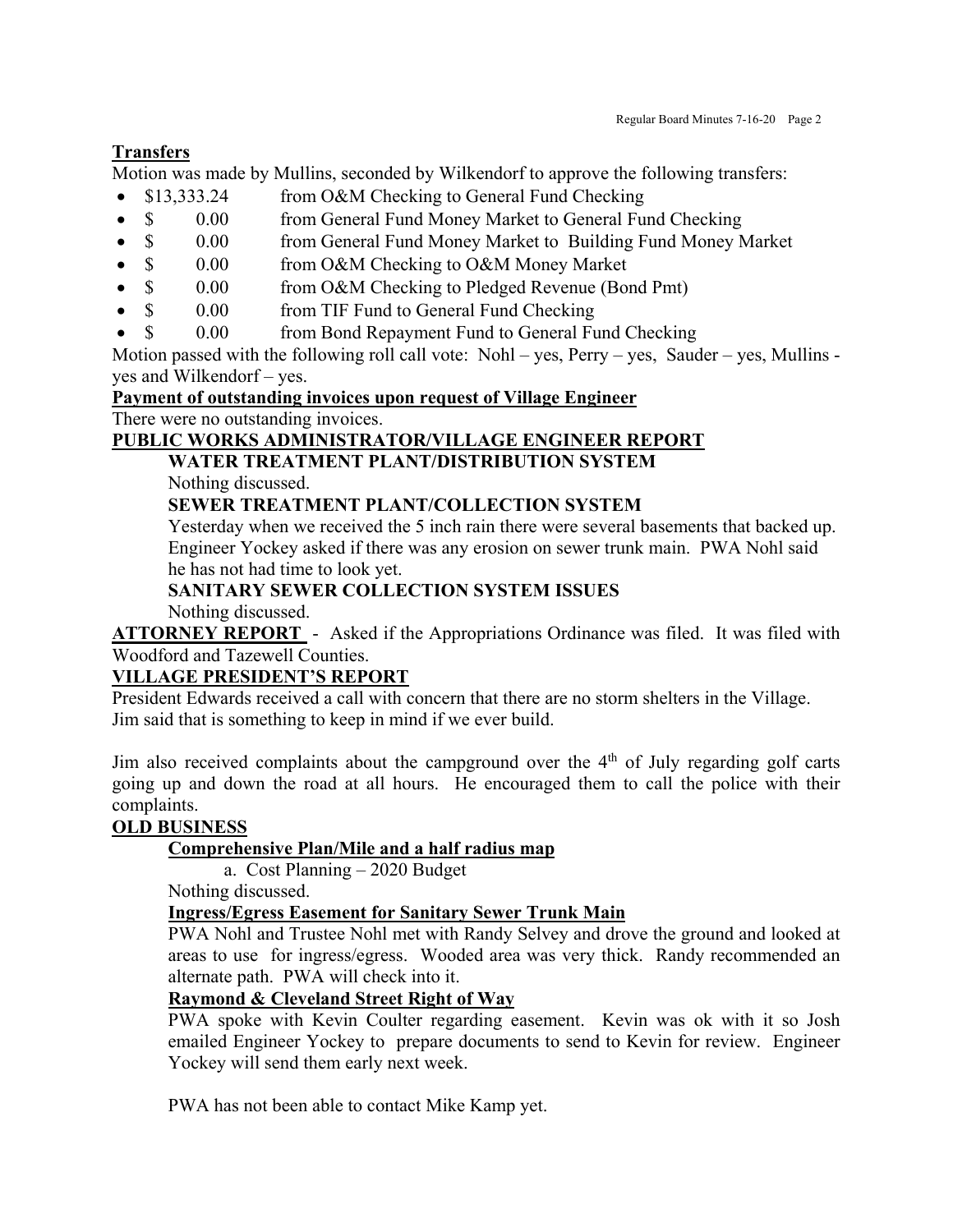#### **Sewer Main Easement – Dr. Merheb & Barn III**

Attorney Gifford did contact Leo Ghantos and is waiting for a return call. Mr. Ghantos has not returned his call. Attorney Gifford will send another letter to Mr. Ghantos.

### **Drainage Issue E Martin Drive**

Grass in bottom is growing, but thin. Engineer Yockey asked how did detention basin operate with all the rain. PWA responded there was no water in it today at noon.

# **Amendment to Timberline Mobile Estates Water Service Agreement – Letter of Credit**

Nothing new discussed.

### **Drinking Fountain at Park/Possible Community Club Donation**

Drinking fountain has not been installed yet.

# **Quitclaim Deed from Village to adjoining land owner lot 12 Goodfield Crossing**

Attorney Gifford prepared Quitclaim Deed with Engineer Yockey's plat.

Motion was made by Nohl, seconded by Sauder to approve President Edwards and Clerk Sheri Martin to sign. Motion passed with the following roll call vote: Nohl – yes, Perry – yes, Sauder – yes, Mullins - yes and Wilkendorf – yes.

# **Mutual Easement between Village and cell tower property owner for access across adjoining properties**

Attorney Gifford prepared document with Engineer Yockey's plat.

Motion was made by Wilkendorf, seconded by Mullins to direct President Edwards and Clerk to sign once property owner has reviewed and signed Easement.

Motion passed with the following roll call vote: Nohl – yes, Perry – yes, Sauder – yes, Mullins - yes and Wilkendorf – yes.

#### **Easement for trunk sewer manhole T-17**

Duane is almost finished with Schrock Easement. He will send it to PWA Nohl next week. This will be on August agenda.

# **Drainage Easement at Parkside Estates**

Attorney Gifford sent the Parkside drainage easements to PWA Nohl to discuss with the landowners to resolve length of notice prior to construction and an insurance question. Attorney received the Legals Tuesday afternoon. PWA spoke with both homeowners and they are ok with a 48 hour notice and the insurance clause was adjusted.

Motion was made by Nohl, seconded by Perry to direct Village President and Clerk to sign the drainage easements. Motion passed with the following roll call vote: Nohl – yes, Perry – yes, Sauder – yes, Mullins - yes and Wilkendorf – yes.

#### **Ordinance #97-05**

In early June Clerk Martin received an email from Tazewell County questioning the legal description of Ord. 97-05. This is pertaining to the Jack Zimmerman property. Duane Yockey will call Tazewell County to discuss.

### **NEW BUSINESS**

### **Schedule Committee Meetings**

Next Regular Board Meeting will be August 20, 2020 via Zoom.

### **Municipal Calendar**

Completed.